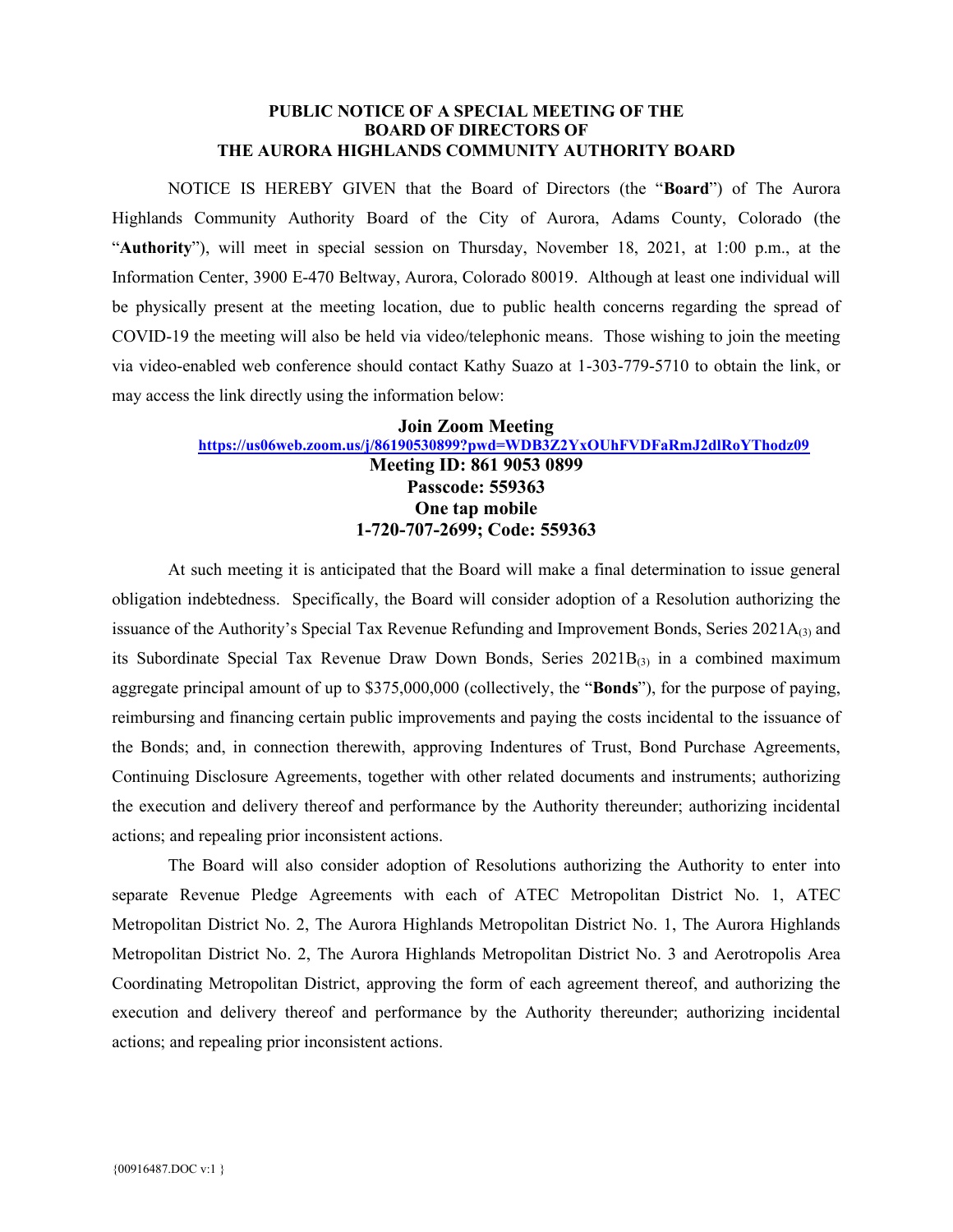At such meeting, the Board will also take up such other business as may come before the Board, including the items listed on the attached Agenda. The meeting is open to the public, and members of the public are encouraged to participate by video-enabled web conference or telephone.

*Pursuant to the provisions of the Supplemental Public Securities Act, one or more members of the Board may participate in this meeting and may vote on the foregoing matters through the use of a conference telephone or other telecommunications device.*

This notice is given by order of the Board of Directors of the Authority.

THE AURORA HIGHLANDS COMMUNITY AUTHORITY BOARD

By: /*s/ Matthew Hopper* President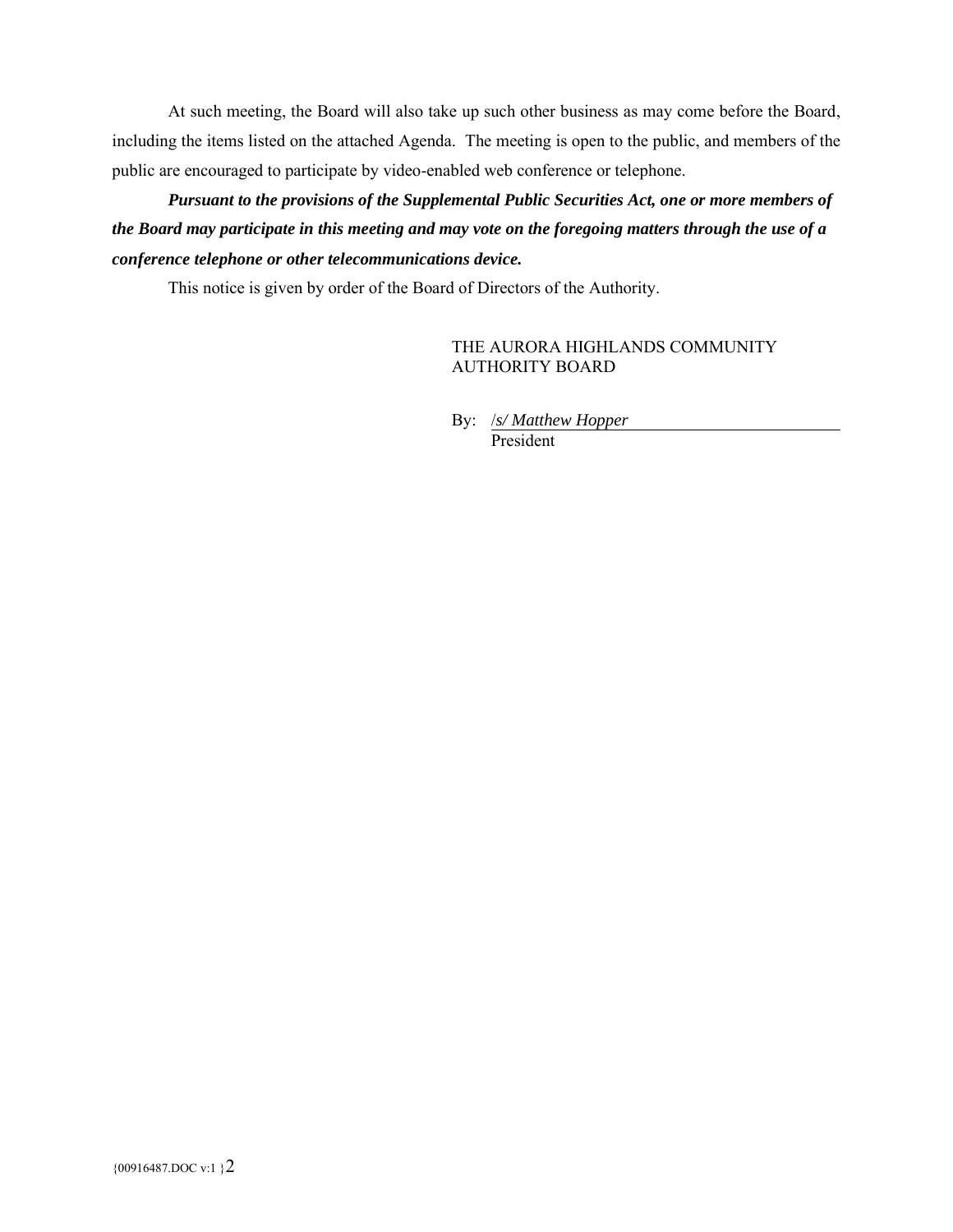# **THE AURORA HIGHLANDS COMMUNITY AUTHORITY BOARD ("CAB")**

8390 East Crescent Parkway, Suite 300 Greenwood Village, CO 80111 Phone: 303-779-5710

### **NOTICE OF SPECIAL MEETING AND AGENDA**

| <b>Board of Directors:</b>                 | Office:                    | Term/Expiration: |
|--------------------------------------------|----------------------------|------------------|
| Matt Hopper (AACMD Rep.)                   | President                  | 2022/May 2022    |
| Carla Ferreira (AACMD Rep.)                | Vice President             | 2022/May 2022    |
| Michael Sheldon (TAH MD Nos. $1 - 3$ Rep.) | Treasurer/Asst. Secretary  | 2023/May 2023    |
| <b>VACANT</b>                              | <b>Assistant Secretary</b> | 2023/May 2023    |
| Cynthia (Cindy) Shearon (AACMD Rep.)       | <b>Assistant Secretary</b> | 2023/May 2023    |
| Kathleen Sheldon (ATEC 1 Rep.)             | <b>Assistant Secretary</b> | 2023/May 2023    |
| Deanna Hopper (ATEC 2 Rep.)                | <b>Assistant Secretary</b> | 2023/May 2022    |
| Denise Denslow                             | Secretary                  | N/A              |

DATE: **November 18, 2021** TIME: **1:00 P.M.** PLACE: **Information Center 3900 E. 470 Beltway Aurora, CO 80019**

> **THERE WILL BE AT LEAST ONE PERSON PRESENT AT THE ABOVE-REFERENCED PHYSICAL LOCATION. THIS CAB BOARD MEETING WILL ALSO BE ACCESSIBLE BY VIDEO ENABLED WEB CONFERENCE. IF YOU WOULD LIKE TO ATTEND THIS MEETING, PLEASE JOIN THE VIDEO ENABLED WEB CONFERENCE VIA ZOOM AT:**

> > Join Zoom Meeting

<https://us06web.zoom.us/j/86190530899?pwd=WDB3Z2YxOUhFVDFaRmJ2dlRoYThodz09>

Meeting ID: 861 9053 0899 Passcode: 559363 One tap mobile +17207072699 Passcode: 559363 US (Denver)

#### **I. ADMINISTRATIVE MATTERS**

A. Present disclosures of potential conflicts of interest.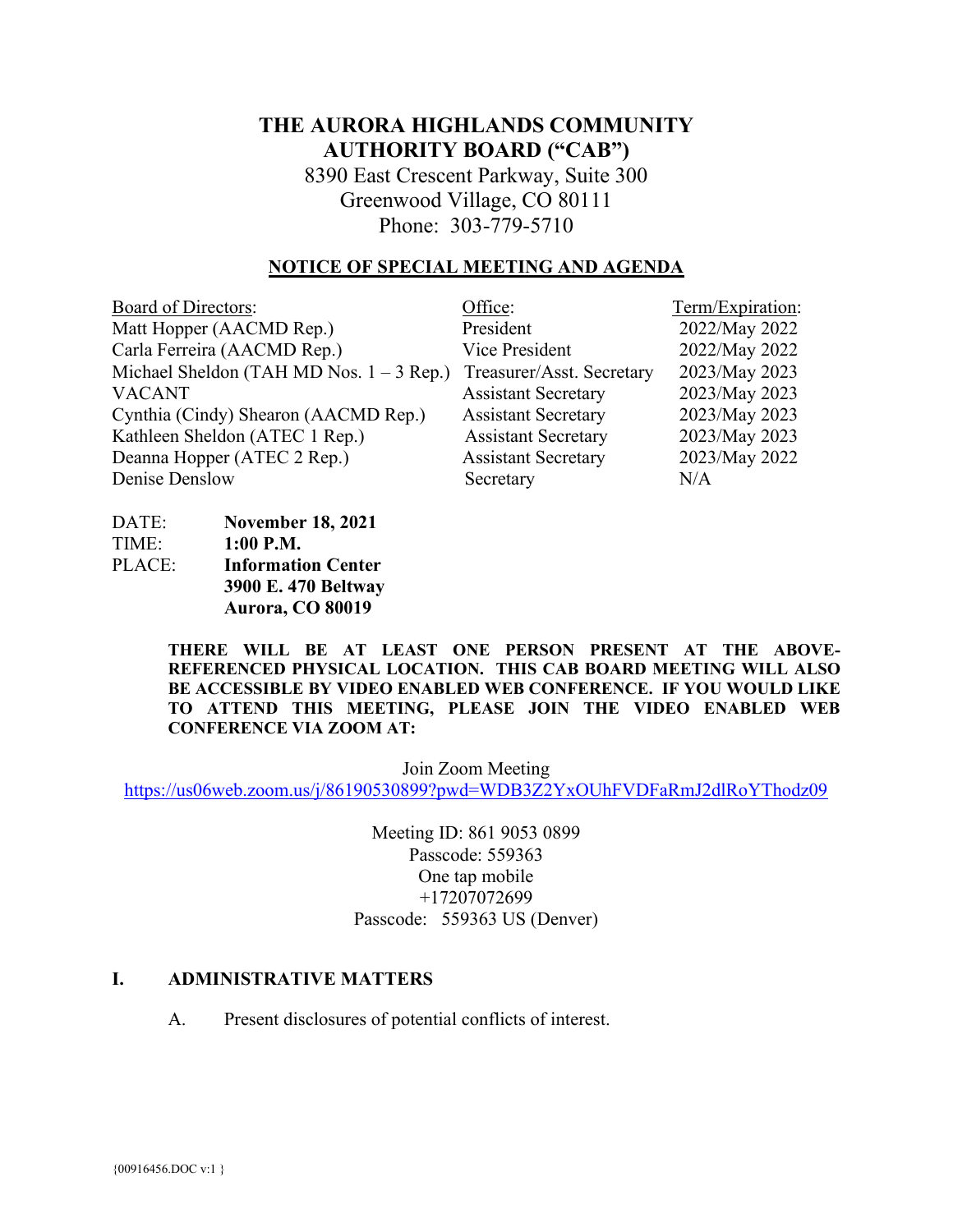- B. Confirm Quorum, location of meeting and posting of meeting notices. Approve Agenda.
- C. Public Comment. Members of the public may express their views to the Board on matters that affect the CAB that are otherwise not on the agenda. Comments will be limited to three (3) minutes per person.
- D. Discuss business to be conducted in 2022 and location (**virtual and/or physical**) of meetings. Schedule regular meetings (proposed date/time: third Thursdays of each month at 1:00 p.m. at the Information Center and virtually) and consider adoption of Resolution Establishing Regular Meeting Dates, Times and Location, and Designating Location for Posting 24-Hour Notices (enclosure).

# **II. CONSENT AGENDA**

Consent Agenda – These items are considered to be routine and will be ratified by one motion. There will be no separate discussion of these items unless a board member so requests; in which event, the item will be removed from the Consent Agenda and considered in the Regular Agenda.

- Review and consider approval of the October 21, 2021 Special Meeting minutes and October 28, 2021 continued special meeting minutes (enclosures).
- Discuss and authorize renewal of CAB's insurance and Special District Association Membership in 2022.
- Discuss Section 32-1-809, C.R.S., reporting requirements (Transparency Notice) and mode of eligible elector notification (post on SDA website).

### **III. LEGAL MATTERS**

- A. Discuss status of Waiver and Release of Reimbursement Rights among the CAB, Aurora Highlands, LLC and Homebuilders.
	- 1. Acknowledge Waiver and Release of Reimbursement Rights by and among the CAB, Aurora Highlands, LLC and Tri-Pointe.
- B. Discuss and Consider Rescission of October 28, 2021 approval of Amended and Restated Capitol Construction and Reimbursement Agreement (In-Tract Improvements) by and between the CAB and Aurora Highlands, LLC.
- C. Discuss and consider approval of Amended and Restated Capitol Construction and Reimbursement Agreement by and between the CAB and Aurora Highlands, LLC.
- D. Discuss anticipated pledge of revenues, flow of funds, and partial refunding of debt as related to the CAB's proposed Series 2021 Bonds.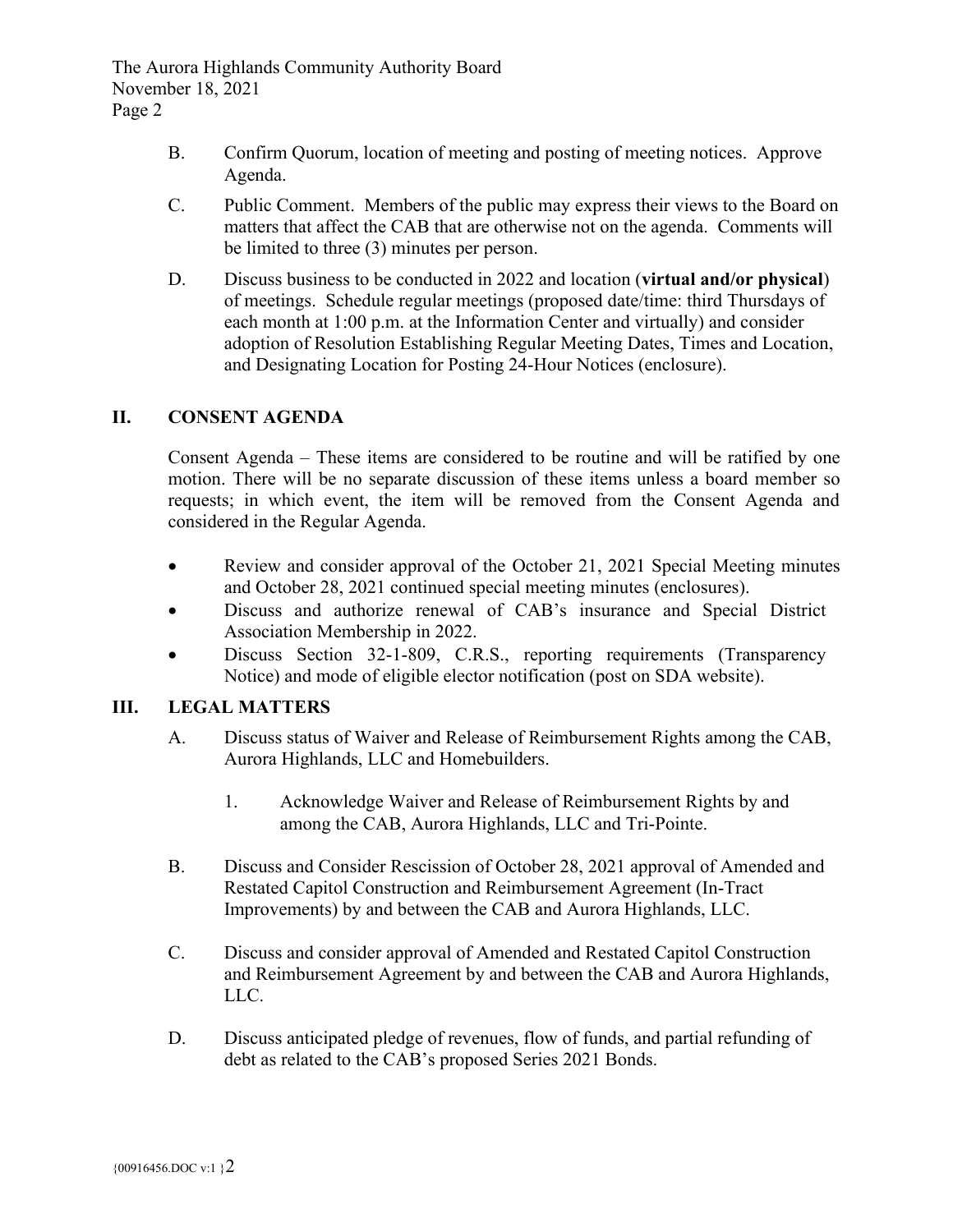- E. Discuss proposed Special Tax Revenue Refunding and Improvement Bonds, Series  $2021A_{(3)}$ , in a maximum principal amount of up to \$375,000,000 ("2021A) Bonds").
	- 1. Discuss update to In-Tract cost assumption.
	- 2. Discuss and consider approval of updated Engagement Letter, dated November 1, 2021, with Sherman & Howard L.L.C. in connection with the CAB's 2021A Bond Issuance (enclosure).
	- 3. Discuss status of Certificate and Waiver (Up to \$165,159,327 The Aurora Highlands Community Authority Board Special Tax Revenue Draw-Down Bonds, Series 2020A) by Oxnard Financial, LLC.
	- 4. Discuss anticipated pledge of revenues, flow of funds, and partial refunding of debt as related to the CAB's proposed Series 2021 Bonds.
	- 5. Discuss separate Revenue Pledge Agreements by and between the CAB and each of the following districts: ATEC Metropolitan District No. 1 ("ATEC 1"), ATEC Metropolitan District No. 2 ("ATEC 2"), The Aurora Highlands Metropolitan District No. 1 ("TAH 1"), The Aurora Highlands Metropolitan District No. 2 ("TAH 2"), The Aurora Highlands Metropolitan District No. 3 ("TAH 3") and Aerotropolis Area Coordinating Metropolitan District ("AACMD").
	- 6. Discuss and consider adoption of Resolution authorizing the CAB to enter into Revenue Pledge Agreements with each of its Member Districts, listed as follows: ATEC 1, ATEC 2, TAH 1, TAH 2, TAH 3 and AACMD relating to the funding of public improvements serving the residents, occupants, property owners and taxpayers of the foregoing metropolitan districts, all of which are to be in the CAB's service area and the operation, maintenance and administration thereof; approving the forms of the Revenue Pledge Agreements; authorizing the execution and delivery thereof and performance by the CAB thereunder; authorizing incidental action; and establishing the effective date thereof (enclosure).

# 7. SECOND READING (2021A BONDS)

a. Discuss and consider adoption of Resolution authorizing the issuance of the CAB's 2021A Bonds, for the purpose of financing public improvements serving the residents, occupants, property owners and taxpayers of the CAB's service area and paying the costs incidental to the issuance of the 2021A Bonds; approving forms of the indentures of trust and other related documents and instruments and authorizing the execution and delivery thereof and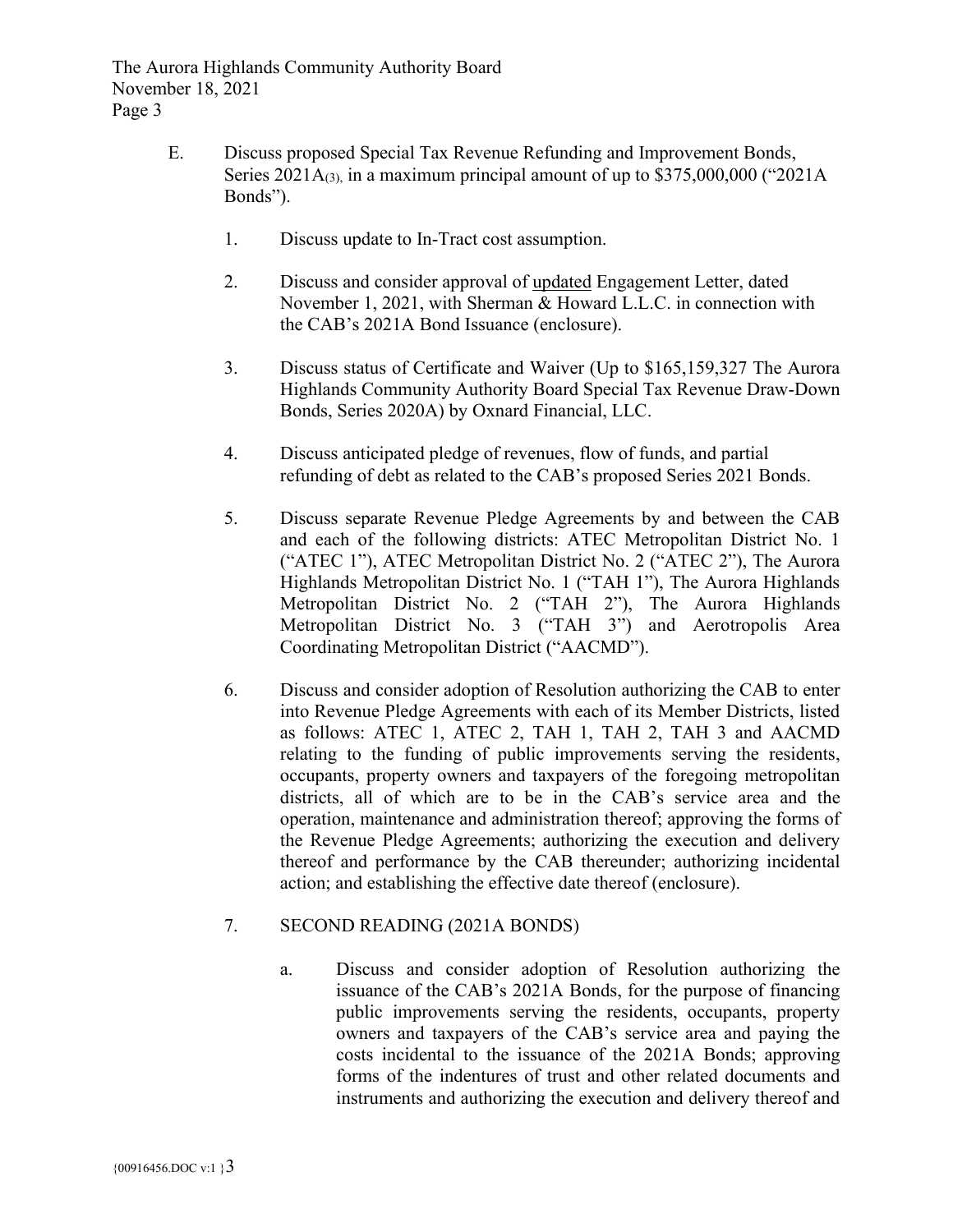> performance by the CAB thereunder; appointing a CAB Representative to act on behalf of the CAB under such indentures of trust; appointing an Authorized Delegate to make certain determinations relating to the 2021A Bonds as authorized under Section 11-57-205, C.R.S.; authorizing incidental action; and establishing the effective date thereof (to be distributed).

- F. Discuss proposed Subordinate Special Tax Revenue Draw Down Bonds, Series  $2021B_{(3)}$  in a maximum principal amount of up to \$140,000,000 ("2021B) Bonds").
	- 1. FIRST READING (2021B Bonds)
		- a. Discuss Resolution authorizing the issuance of the CAB's 2021B Bonds, for the purpose of paying, reimbursing and financing certain public improvements and paying the costs incidental to the issuance of the 2021B Bonds; and, in connection therewith, approving indentures of trust, bond purchase agreements, continuing disclosure agreements, together with other related documents and instruments; authorizing the execution and delivery thereof and performance by the CAB thereunder; repealing prior inconsistent actions; appointing a CAB Representative to act on behalf of the CAB under such indentures of trust; appointing an Authorized Delegate to make certain determinations relating to the 2021B Bonds as authorized under Section 11-57-205, C.R.S.; authorizing incidental action; and establishing the effective date thereof (to be distributed).
		- b. Consider approval, at this First Reading, of placement of consideration of adoption of the proposed 2021B Bond Resolution on the Agenda for a Second Reading during the Public Hearing to be held on the 2021B Bond Resolution on December 16, 2021 at 1:00 p.m. at the Information Center, 3900 E. 470 Beltway, Aurora, CO 80019 and via Zoom.
- G. Discuss matters related to the proposed 2022 Bond issuance.
	- 1. Discuss and consider approval of Contract for Technical Services and Assistance between the CAB and PGAV Planners, LLC (enclosure).
- I. Discuss and consider approval of Intergovernmental Agreement Regarding Sharing of Tax Revenue and Services by and between the CAB and First Creek Ranch Metropolitan District (enclosure).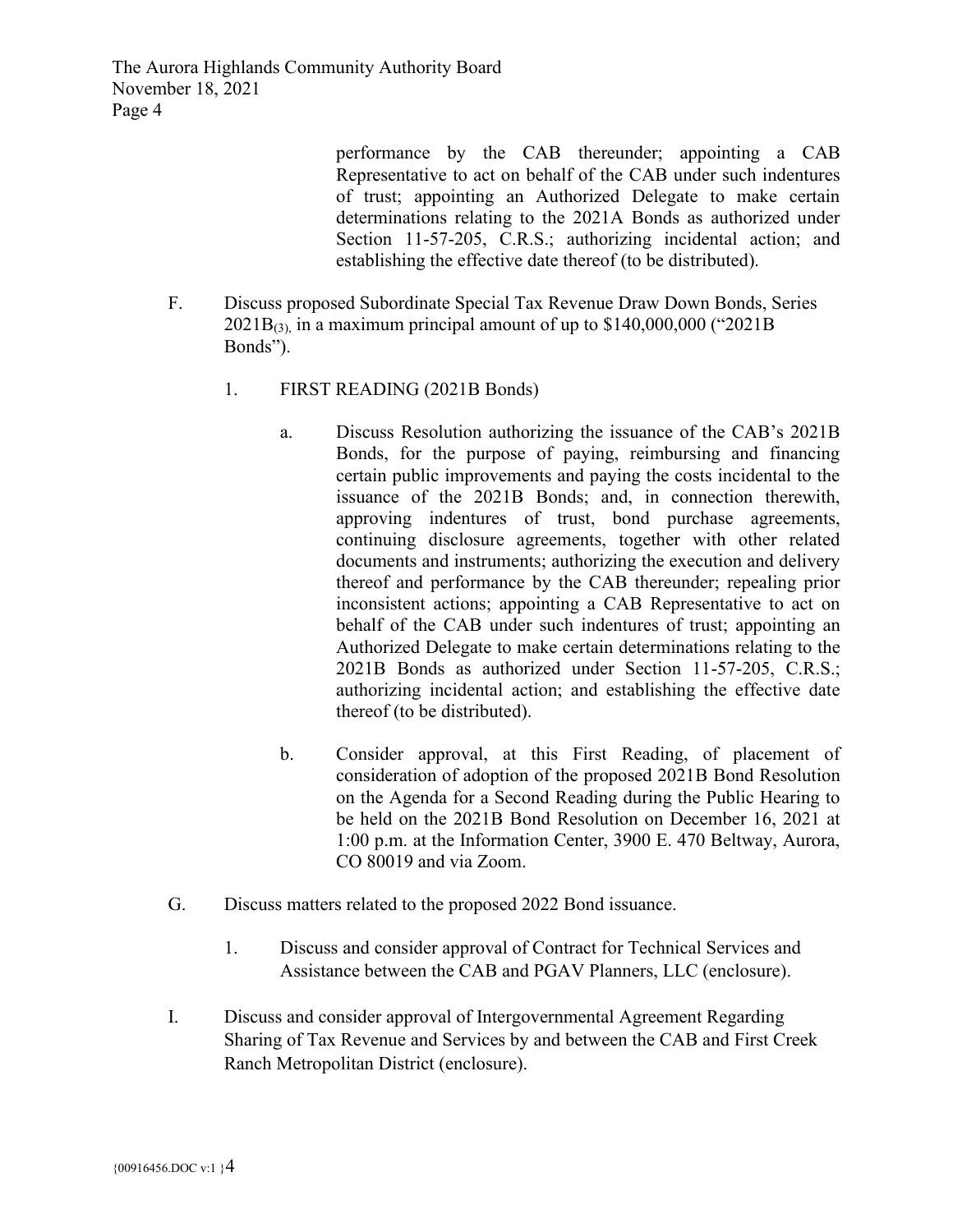> J. Discuss and consider approval of Intergovernmental Agreement regarding Regional Transportation System Project Funding and Construction by and between the CAB and Aerotropolis Regional Transportation Authority (enclosure).

# **IV. FINANCIAL MATTERS**

- A. Consider approval of payment of claims for operating costs, in the amount of \$80,342.60 (numbers based upon information available at time of preparation of Agenda, final numbers to be presented by accountant at meeting) (enclosure).
- B. Review and accept cash position report dated August 31, 2021, updated as of November 15, 2021 (enclosure).
- C. SECOND READING (BUDGET MATTERS)
	- 1. Conduct Public Hearing to consider amendment of the 2021 Budget and consider adoption of Resolution to Amend the 2021 Budget (enclosure).
	- 2. Conduct Public Hearing on the proposed 2022 Budget and consider adoption of Resolution to Adopt the 2022 Budget and Appropriate Sums of Money (enclosures).
- D. Consider appointment of District Accountant to prepare 2023 Budget.
- E. Receive update on audit of 2020 Financial Statements.
- F. Discuss and consider the engagement of Fiscal Focus Partners LLC to perform the 2021 Audit.
- G. Discuss and consider approval of acceptance of CAB and AACMD Engineer's Report and Verification of Costs Associated with Public Improvements (Draw No. 41) Engineer's Report and Verification of Costs No. 18 prepared by Schedio Group LLC (enclosure).

# **V. MANAGER MATTERS**

- A. Manager's Report.
- B. Discuss and consider approval of Master Service Agreement for Accounting Services by and between the District and CliftonLarsonAllen LLP and related statement(s) of work (enclosure).

### **VI. COVENANT ENFORCEMENT AND COMMUNITY ENGAGEMENT MATTERS**

A. Other.